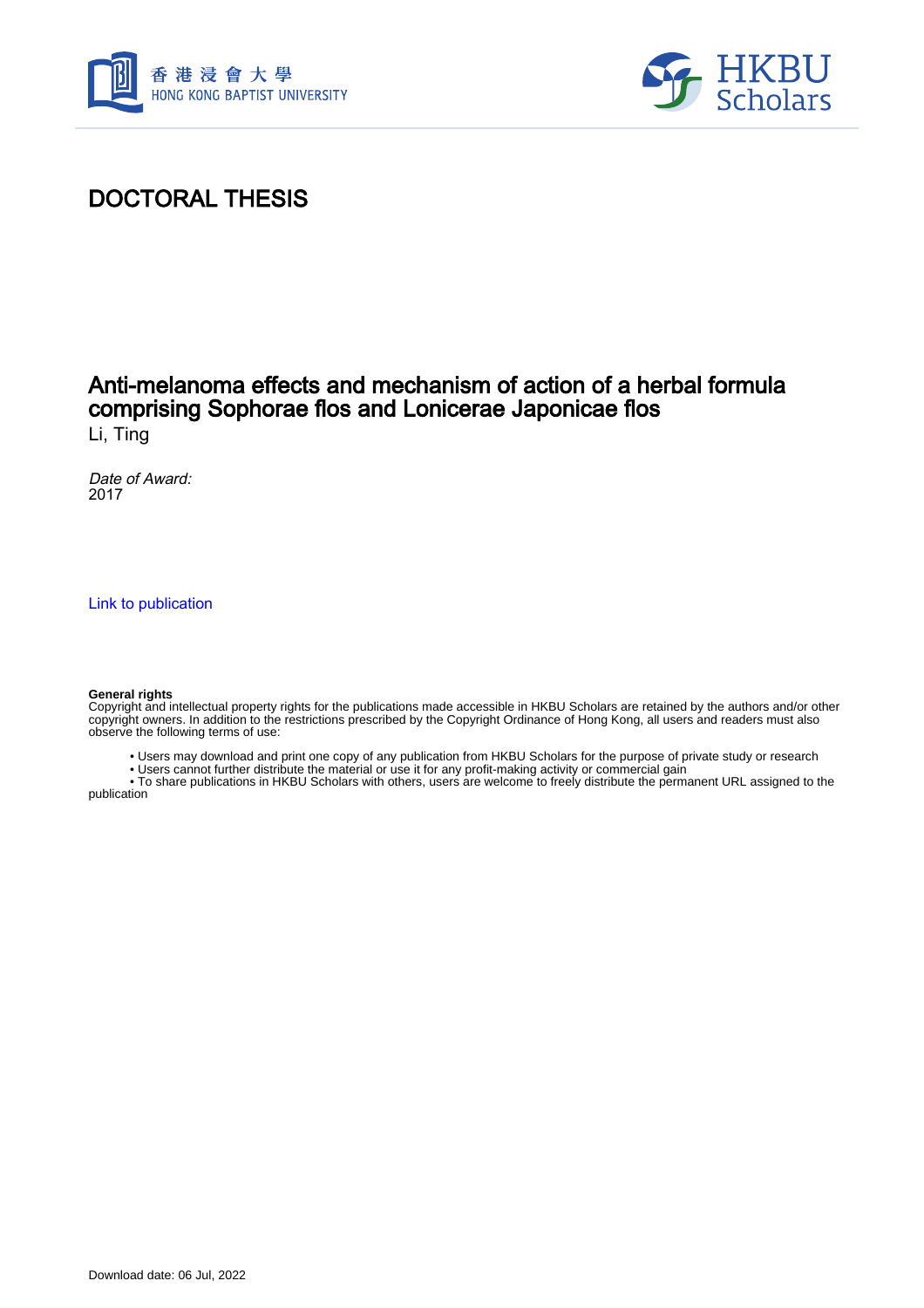### **ABSTRACT**

A herbal formula (SL) comprising edible Sophorae Flos and Lonicerae Japonicae Flos was used to treat melanoma in ancient China. In current Chinese medicine practice, the two ingredient herbs of SL are commonly prescribed by Traditional Chinese medicine (TCM) doctors for treating melanoma. However, there is no modern clinical or experimental evidence about the anti-melanoma actions of this formula. Signal transducer and activator of the transcription (STAT3), which is constitutively activated in melanoma, has been proposed as one of the anti-melanoma targets. Some natural compounds in SL have been shown to assault cancers including melanoma *via* inhibiting STAT3 signaling. In this study, we investigated the anti-melanoma effects and explored STAT3 signaling-related mechanism of action of SL. We also identified bioactive components responsible for SL's anti-melanoma effects.

Our *in vitro* and *in vivo* studies showed that SLE, an ethanolic extract of SL, induced apoptosis, inhibited proliferation, migration and invasion in melanoma cells, inhibited melanoma growth, angiogenesis and prolonged host survival in melanoma-bearing mice. SLE significantly suppressed the activation of STAT3 and its upstream kinase Src in both mouse melanoma tissues and cultured melanoma cells. In melanoma cells, we also found that SLE restrained STAT3 nuclear localization and inhibited the expression of STAT3-regulated genes related to melanoma growth, metastasis and angiogenesis. Overactivation of STAT3 in A375 human melanoma cells diminished the anti-proliferative, proapoptotic and anti-invasive effects of SLE. RNA-seq and small RNA sequencing analyses showed that SLE altered both the gene expression profile and miRNA signature in B16F10 melanoma tissues. Based on the RNA-seq data, we further validated that SLE inhibited the IL-17-IL-6-STAT3 axis in melanoma. Verification assays for the candidate miRNAs suggested that the significantly upregulated miR-205-5p is a possible target of SLE. Enforced miR-205 expression has been shown to suppress EMT in melanoma cells. In this study, we demonstrated that SLE inhibited melanoma cell EMT, and miR-205-5p knockdown diminished this effect of SLE. In addition, we computationally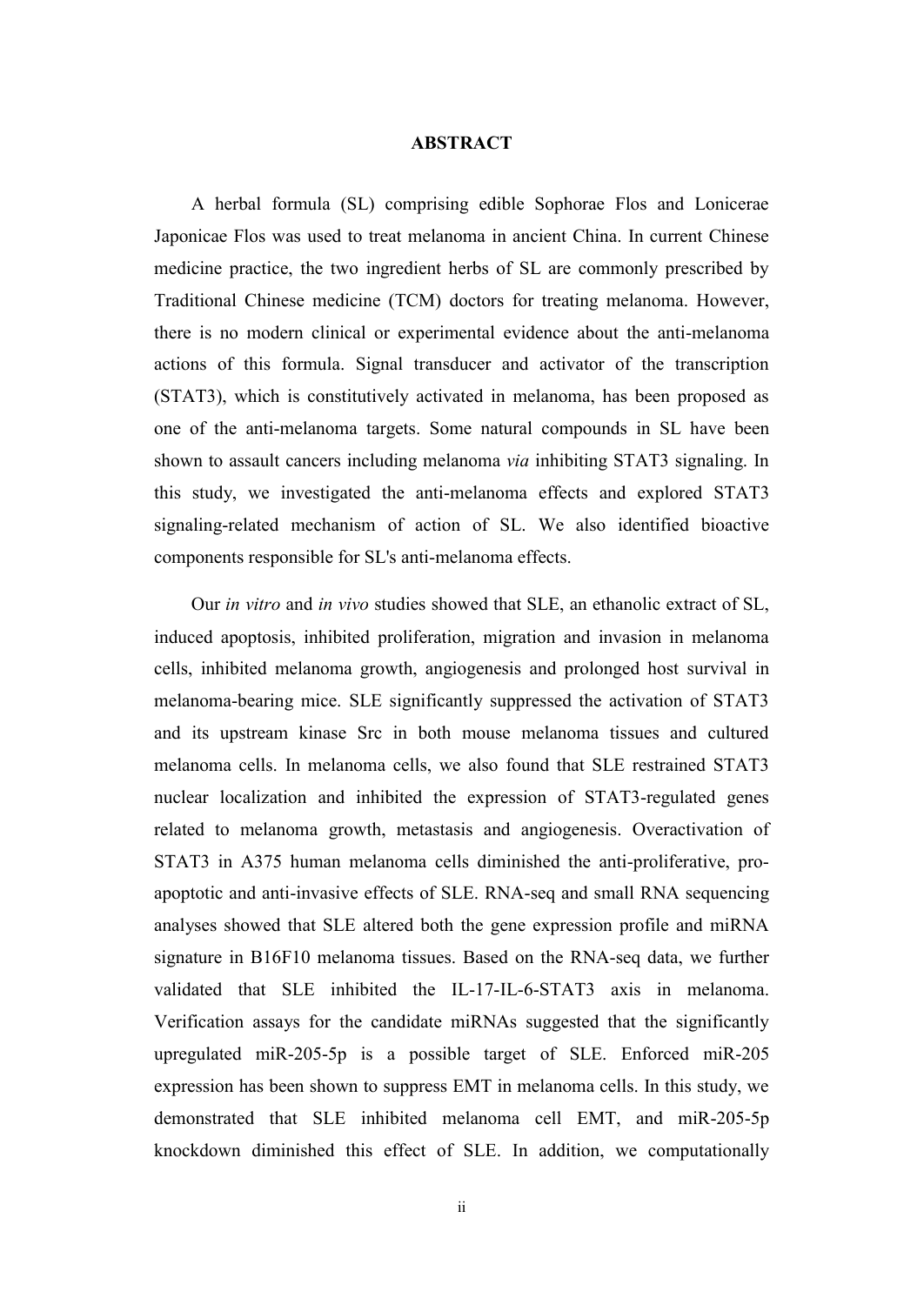demonstrated that luteolin, a naturally occurring edible flavone abundant in Lonicerae Japonicae Flos, could directly bind to Src kinase domain. Experimentally, we verified that luteolin inhibited the Src/STAT3 signaling in both melanoma cells and tissues. In addition to inhibit STAT3 activation, luteolin promoted ubiquitin-proteasome pathway-mediated degradation of STAT3. Luteolin also exerted evident *in vitro* and *in vivo* anti-melanoma effects, and overactivation of STAT3 diminished its anti-melanoma effects.

In conclusion, we demonstrated that SLE exerted *in vivo* and *in vitro* antimelanoma effects, and inhibition of Src/STAT3 signaling and elevation of miR-205-5p expression contributed to these effects. Luteolin was identified to be one of the active components responsible for the inhibitory effects of SLE on STAT3 signaling and the anti-melanoma effects of SLE. This study provides a pharmacological and chemical basis for the traditional use of the formula SL in treating melanoma, and suggests that SLE and SLE-derived compounds have the potential to be developed as modern alternative and/or complimentary agents for melanoma management.

**Key words:** Sophorae Flos; Lonicerae Japonicae Flos; *Sophora japonica*; *Lonicera japonica*; Melanoma; STAT3; miR-205-5p; Luteolin;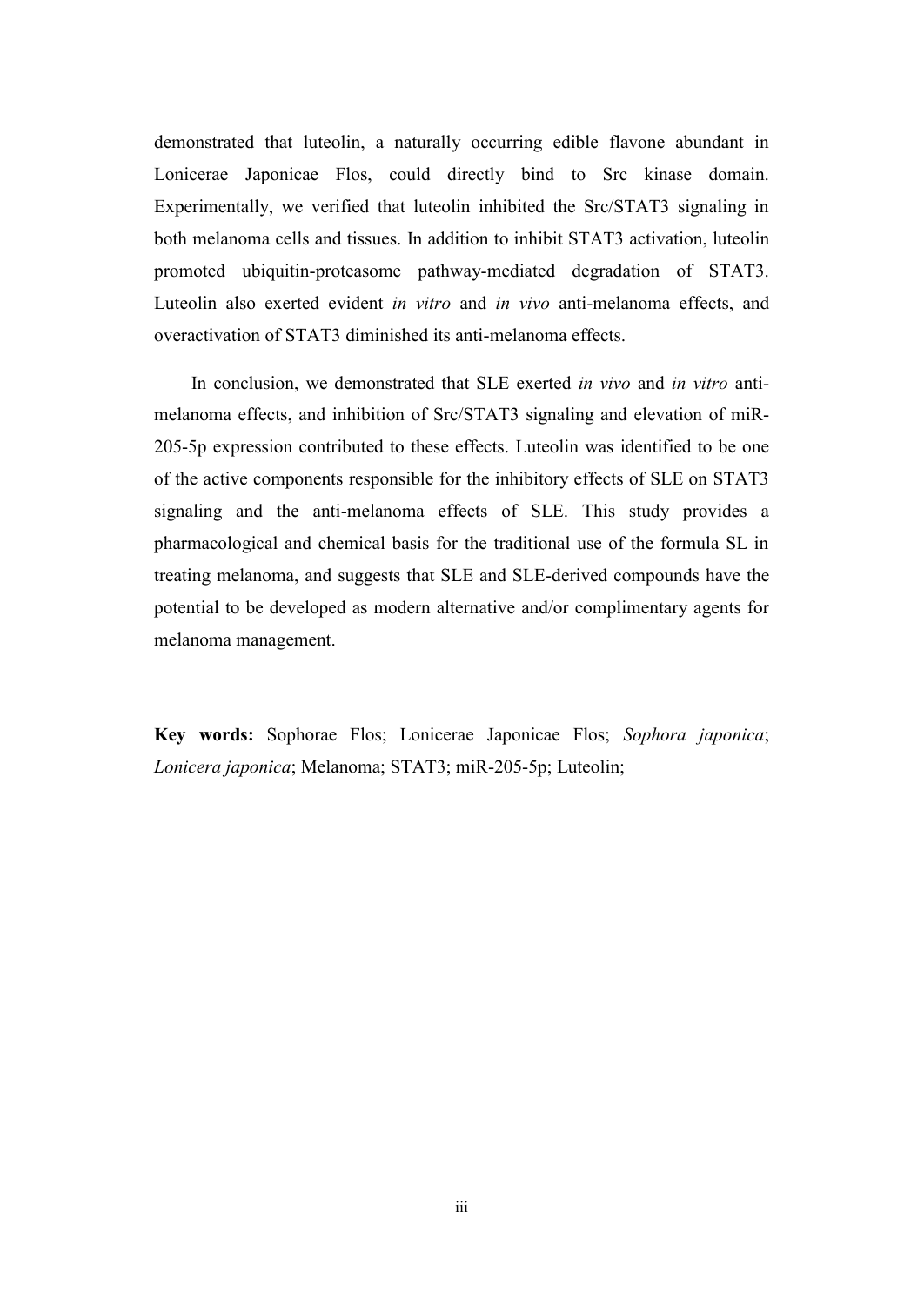## **TABLE OF CONTENTS**

| 1.2.2 Aberrant activation of STAT3 in malignant tumor cells ·············· 10                                                                                                                                                                                                                                                |  |
|------------------------------------------------------------------------------------------------------------------------------------------------------------------------------------------------------------------------------------------------------------------------------------------------------------------------------|--|
|                                                                                                                                                                                                                                                                                                                              |  |
| 1.2.4 Role of STAT3 in melanoma $\cdots$ $\cdots$ $\cdots$ $\cdots$ $\cdots$ $\cdots$ $\cdots$ $\cdots$ $\cdots$ $\cdots$ $\cdots$ $\cdots$ $\cdots$ $\cdots$ $\cdots$ $\cdots$ $\cdots$ $\cdots$ $\cdots$ $\cdots$ $\cdots$ $\cdots$ $\cdots$ $\cdots$ $\cdots$ $\cdots$ $\cdots$ $\cdots$ $\cdots$ $\cdots$ $\cdots$ $\cd$ |  |
| 1.2.5 Targeting STAT3 for cancer prevention and treatment ·················· 17                                                                                                                                                                                                                                              |  |
| 1.3 miR-205 as a promising therapeutic target for melanoma ·····················<br>20                                                                                                                                                                                                                                       |  |
| 20                                                                                                                                                                                                                                                                                                                           |  |
| 1.3.2 Expression status and gene targets of miR-205 in cancers<br>23                                                                                                                                                                                                                                                         |  |
| 24                                                                                                                                                                                                                                                                                                                           |  |
| 1.3.3.1 Aberrant expression of miR-205 in melanoma ························<br>24                                                                                                                                                                                                                                            |  |
| 1.3.3.2 miR-205 inhibits melanoma cell survival ································<br>27                                                                                                                                                                                                                                       |  |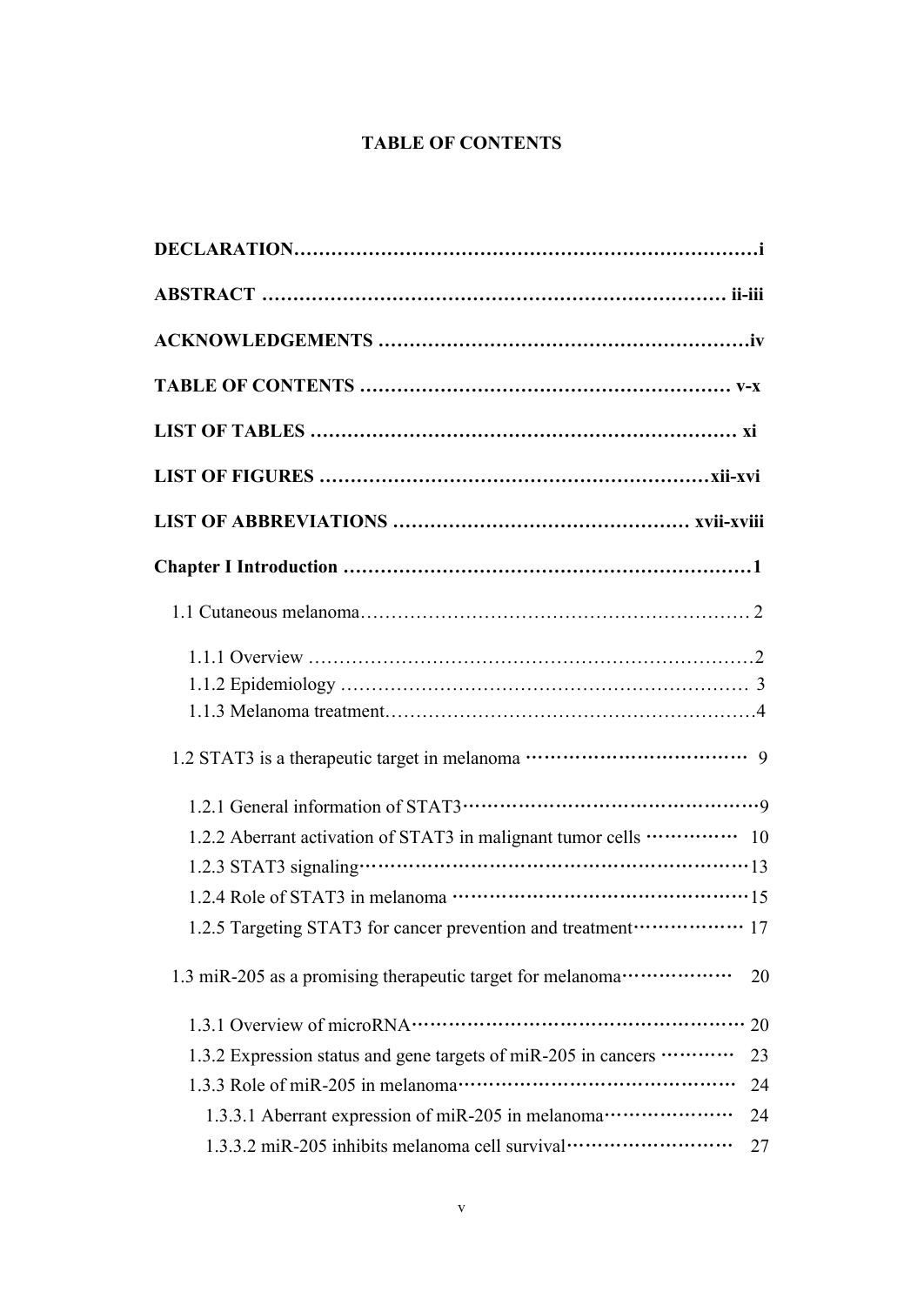| 1.3.3.3 miR-205 suppresses melanoma cell migration ····················· 27                                                                                                                                                                                                                                                        |
|------------------------------------------------------------------------------------------------------------------------------------------------------------------------------------------------------------------------------------------------------------------------------------------------------------------------------------|
| 1.4 A formula consisting of Sophorae Flos and Lonicerae Japonicae Flos29                                                                                                                                                                                                                                                           |
| 1.4.1 Sophorae Flos (SF) $\cdots$ $\cdots$ $\cdots$ $\cdots$ $\cdots$ $\cdots$ $\cdots$ $\cdots$ $\cdots$ $\cdots$ $\cdots$ $\cdots$ $\cdots$ $\cdots$ $\cdots$ $\cdots$ $\cdots$ $\cdots$ $\cdots$ $\cdots$ $\cdots$ $\cdots$ $\cdots$ $\cdots$ $\cdots$ $\cdots$ $\cdots$ $\cdots$ $\cdots$ $\cdots$ $\cdots$ $\cdots$ $\cdots$  |
|                                                                                                                                                                                                                                                                                                                                    |
|                                                                                                                                                                                                                                                                                                                                    |
|                                                                                                                                                                                                                                                                                                                                    |
|                                                                                                                                                                                                                                                                                                                                    |
|                                                                                                                                                                                                                                                                                                                                    |
|                                                                                                                                                                                                                                                                                                                                    |
|                                                                                                                                                                                                                                                                                                                                    |
| 2.1.2 Other materials $\cdots$ $\cdots$ $\cdots$ $\cdots$ $\cdots$ $\cdots$ $\cdots$ $\cdots$ $\cdots$ $\cdots$ $\cdots$ $\cdots$ $\cdots$ $\cdots$ $\cdots$ $\cdots$ $\cdots$ $\cdots$ $\cdots$ $\cdots$ $\cdots$ $\cdots$ $\cdots$ $\cdots$ $\cdots$ $\cdots$ $\cdots$ $\cdots$ $\cdots$ $\cdots$ $\cdots$ $\cdots$ $\cdots$     |
|                                                                                                                                                                                                                                                                                                                                    |
| $2.3$ HPLC analysis $\cdots$ $\cdots$ $\cdots$ $\cdots$ $\cdots$ $\cdots$ $\cdots$ $\cdots$ $\cdots$ $\cdots$ $\cdots$ $\cdots$ $\cdots$ $\cdots$ $\cdots$ $\cdots$ $\cdots$ $\cdots$ $\cdots$ $\cdots$ $\cdots$ $\cdots$ $\cdots$ $\cdots$ $\cdots$ $\cdots$ $\cdots$ $\cdots$ $\cdots$ $\cdots$ $\cdots$ $\cdots$ $\cdots$ $\cd$ |
| 2.4 Cell culture $\cdots$ $\cdots$ $\cdots$ $\cdots$ $\cdots$ $\cdots$ $\cdots$ $\cdots$ $\cdots$ $\cdots$ $\cdots$ $\cdots$ $\cdots$ $\cdots$ $\cdots$ $\cdots$ $\cdots$ $\cdots$ $\cdots$ $\cdots$ $\cdots$ $\cdots$ $\cdots$ $\cdots$ $\cdots$ $\cdots$ $\cdots$ $\cdots$ $\cdots$ $\cdots$ $\cdots$ $\cdots$ $\cdots$ $\cdots$ |
|                                                                                                                                                                                                                                                                                                                                    |
|                                                                                                                                                                                                                                                                                                                                    |
| 2.6.1 B16F10 and A375 melanoma mouse models<br>$\cdots$ 43                                                                                                                                                                                                                                                                         |
| 2.6.2 Treatment schedules for melanoma mouse models<br>43                                                                                                                                                                                                                                                                          |
| 44                                                                                                                                                                                                                                                                                                                                 |
| 45                                                                                                                                                                                                                                                                                                                                 |
| 46                                                                                                                                                                                                                                                                                                                                 |
| 46                                                                                                                                                                                                                                                                                                                                 |
| 46                                                                                                                                                                                                                                                                                                                                 |
|                                                                                                                                                                                                                                                                                                                                    |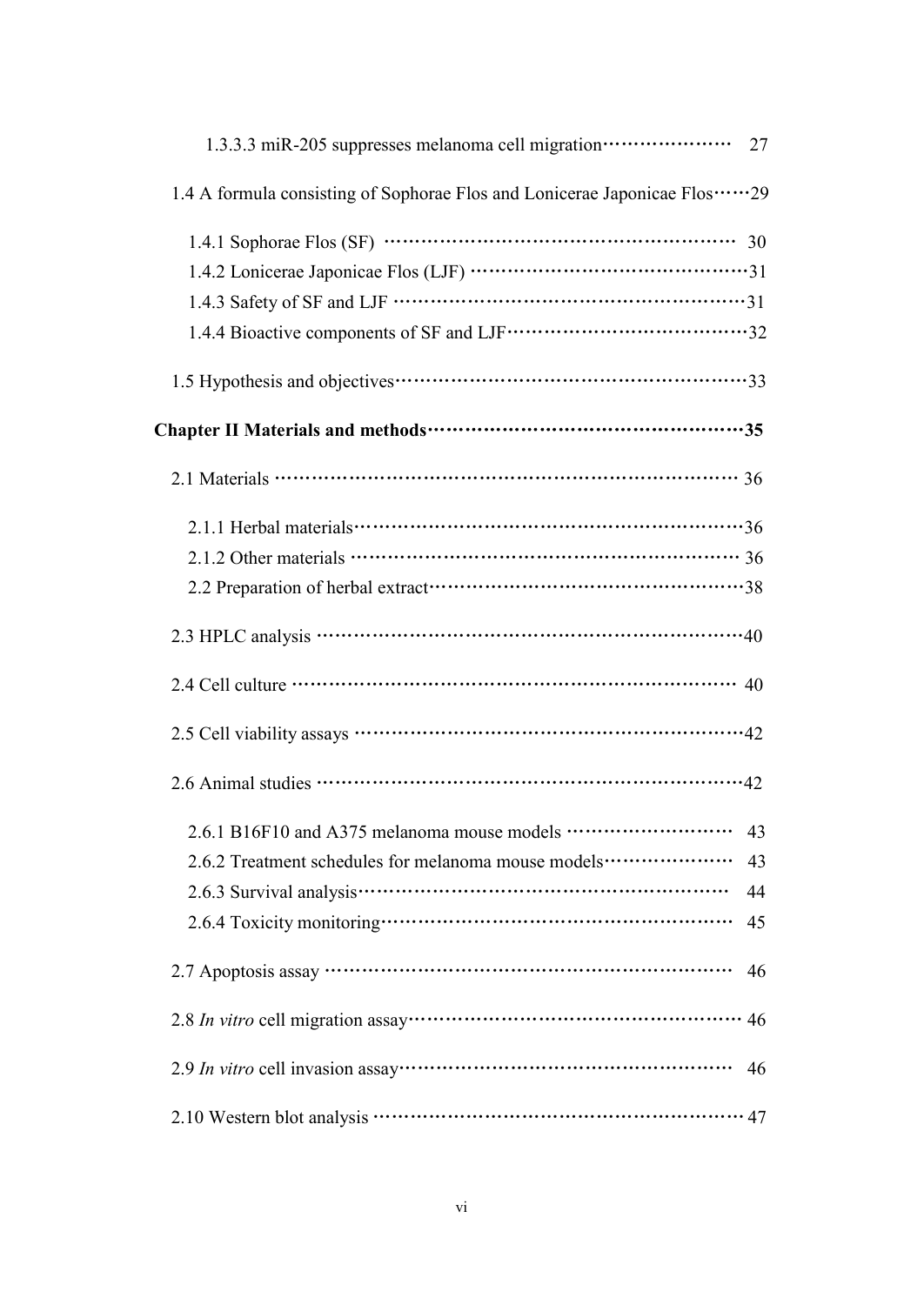| 2.13 qRT-PCR analysis ………………………………………………………… 49                                                                                                                                                                                                                                                                       |
|-----------------------------------------------------------------------------------------------------------------------------------------------------------------------------------------------------------------------------------------------------------------------------------------------------------------------|
|                                                                                                                                                                                                                                                                                                                       |
| 2.15 RNA-Sequencing (RNA-seq) and small RNA sequencing ·················53                                                                                                                                                                                                                                            |
|                                                                                                                                                                                                                                                                                                                       |
| 2.17 Terminal deoxynucleotidyl transferase-mediated dUTP nick-end labeling                                                                                                                                                                                                                                            |
|                                                                                                                                                                                                                                                                                                                       |
|                                                                                                                                                                                                                                                                                                                       |
|                                                                                                                                                                                                                                                                                                                       |
|                                                                                                                                                                                                                                                                                                                       |
| Chapter III Inhibiting STAT3 signaling is one of the mechanisms underlying                                                                                                                                                                                                                                            |
|                                                                                                                                                                                                                                                                                                                       |
| 59                                                                                                                                                                                                                                                                                                                    |
| 61<br>3.2.3 SLE restrained melanoma growth in a B16F10 allograft model<br>63<br>3.2.4 SLE exhibited higher cytotoxicity in melanoma cells than in normal<br>3.2.5 SLE induced apoptosis of A375 human melanoma cells ·············· 68<br>3.2.6 SLE suppressed migratory and invasive abilities of melanoma cells  70 |
| 3.2.7 SLE inhibited STAT3 activation in both melanoma tissues and<br>73                                                                                                                                                                                                                                               |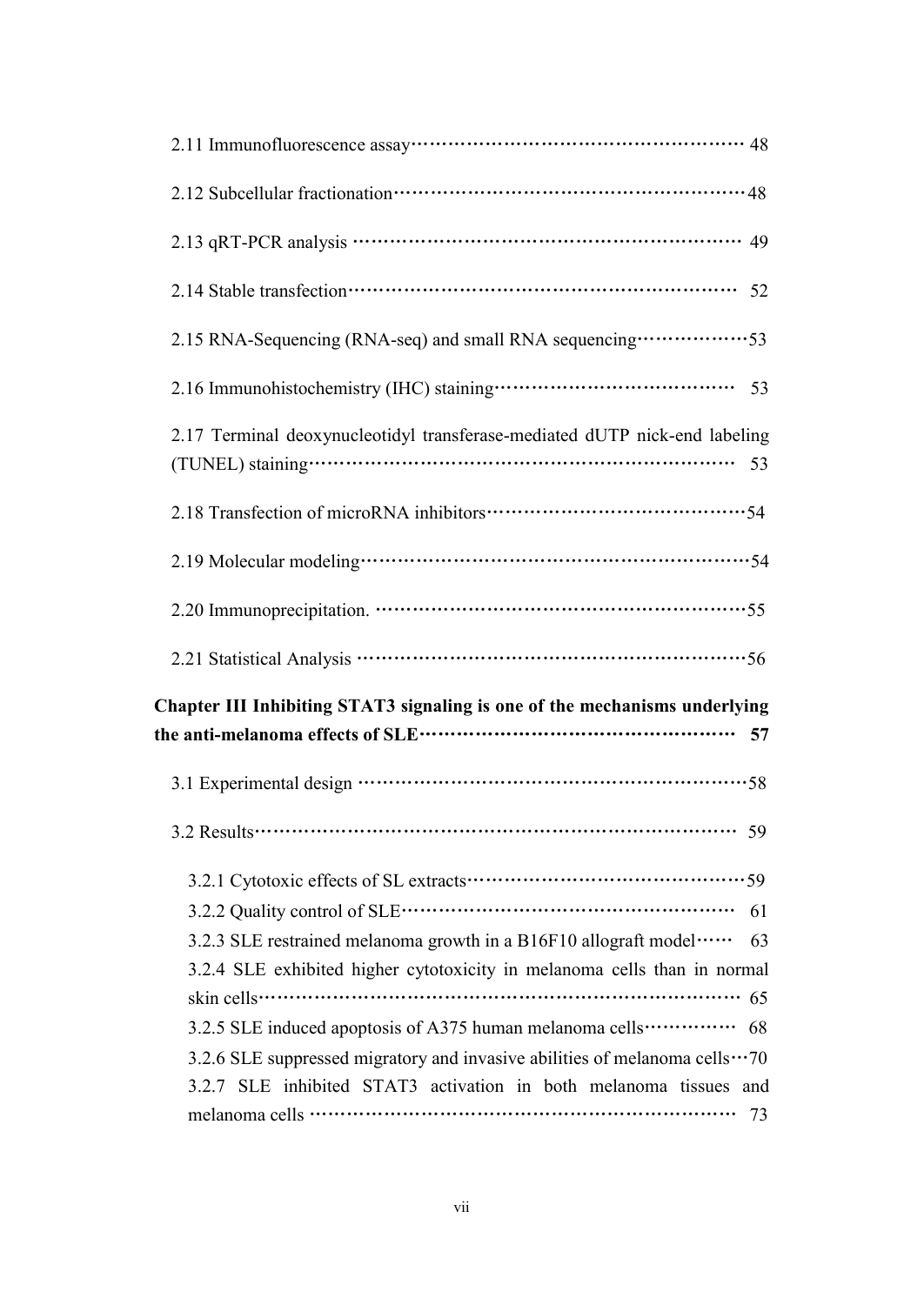| 3.2.8 SLE inhibited STAT3 nuclear localization in melanoma                                                                                                                                                                                                                                                                                |
|-------------------------------------------------------------------------------------------------------------------------------------------------------------------------------------------------------------------------------------------------------------------------------------------------------------------------------------------|
| cells $\cdots$ $\cdots$ $\cdots$ $\cdots$ $\cdots$ $\cdots$ $\cdots$ $\cdots$ $\cdots$ $\cdots$ $\cdots$ $\cdots$ $\cdots$ $\cdots$ $\cdots$ $\cdots$ $\cdots$ $\cdots$ $\cdots$ $\cdots$ $\cdots$ $\cdots$ $\cdots$ $\cdots$ $\cdots$ $\cdots$ $\cdots$ $\cdots$ $\cdots$ $\cdots$ $\cdots$ $\cdots$ $\cdots$ $\cdots$ $\cdots$ $\cdots$ |
| 3.2.9 SLE reduced the expression of STAT3 target genes in melanoma                                                                                                                                                                                                                                                                        |
|                                                                                                                                                                                                                                                                                                                                           |
| 3.2.10 Cytotoxic potency of SLE in melanoma cells was phospho-STAT3                                                                                                                                                                                                                                                                       |
|                                                                                                                                                                                                                                                                                                                                           |
| 3.2.11 Overexpression of STAT3C in A375 cells diminished the effects of                                                                                                                                                                                                                                                                   |
| SLE on cell proliferation, apoptosis and invasion ………………………… 84                                                                                                                                                                                                                                                                           |
|                                                                                                                                                                                                                                                                                                                                           |
| Chapter IV Exploring the involvement of the IL-17-IL-6-STAT3 axis in the                                                                                                                                                                                                                                                                  |
|                                                                                                                                                                                                                                                                                                                                           |
|                                                                                                                                                                                                                                                                                                                                           |
|                                                                                                                                                                                                                                                                                                                                           |
|                                                                                                                                                                                                                                                                                                                                           |
|                                                                                                                                                                                                                                                                                                                                           |
| 4.2.3 Dose-dependent in vivo effects of SLE on melanoma growth in mice 94                                                                                                                                                                                                                                                                 |
| 4.2.4 SLE suppressed melanoma cell proliferation in vivo·····················96                                                                                                                                                                                                                                                           |
| 4.2.5 SLE induced melanoma cell apoptosis in vivo ······························ 98                                                                                                                                                                                                                                                       |
| 4.2.6 SLE inhibited melanoma angiogenesis in vivo·······························101                                                                                                                                                                                                                                                       |
| 4.2.7 SLE prolonged the survival time of B16F10 melanoma-bearing mice                                                                                                                                                                                                                                                                     |
| without observable toxicity ……………………………………………………… 104                                                                                                                                                                                                                                                                                     |
|                                                                                                                                                                                                                                                                                                                                           |
|                                                                                                                                                                                                                                                                                                                                           |
|                                                                                                                                                                                                                                                                                                                                           |
| Chapter V SLE inhibited melanoma cell EMT by enforcing miR-205-5p<br>108                                                                                                                                                                                                                                                                  |
|                                                                                                                                                                                                                                                                                                                                           |
| 109                                                                                                                                                                                                                                                                                                                                       |
| 5.2 Results $\cdots$ $\cdots$ $\cdots$ $\cdots$ $\cdots$ $\cdots$ $\cdots$ $\cdots$ $\cdots$ $\cdots$ $\cdots$ $\cdots$ $\cdots$ $\cdots$ $\cdots$ $\cdots$ $\cdots$ $\cdots$ $\cdots$ $\cdots$ $\cdots$ $\cdots$ $\cdots$ $\cdots$ $\cdots$ $\cdots$ $\cdots$ $\cdots$ $\cdots$ $\cdots$ $\cdots$ $\cdots$ $\cdots$ $\cdots$ $\cdots$    |
|                                                                                                                                                                                                                                                                                                                                           |
| 5.2.2 SLE enhanced miR-205-5p expression and reduced miR-205-5p target                                                                                                                                                                                                                                                                    |
|                                                                                                                                                                                                                                                                                                                                           |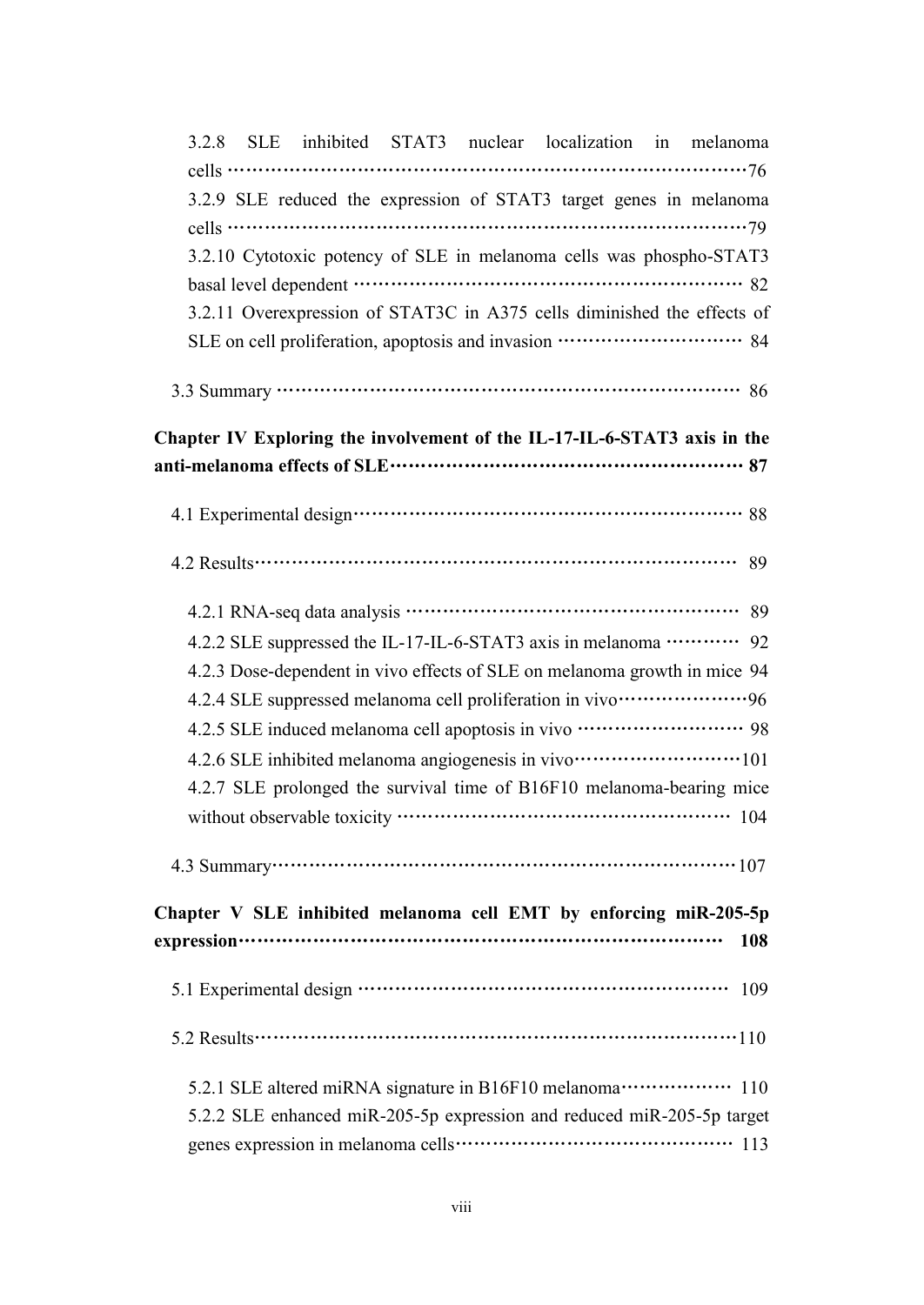| 5.2.3 SLE induced morphological and phenotypic changes in melanoma<br>cells $\cdots$ $\cdots$ $\cdots$ $\cdots$ $\cdots$ $\cdots$ $\cdots$ $\cdots$ $\cdots$ $\cdots$ $\cdots$ $\cdots$ $\cdots$ $\cdots$ $\cdots$ $\cdots$ $\cdots$ $\cdots$<br>5.2.4 SLE regulated the expression of EMT-related markers in both<br>5.2.5 miR-205-5p knockdown diminished the inhibitory effects of SLE on                                                                                                                                                                                                                                                                                                                                                                                                                                                                                                                                                                                                                                                                                               |
|--------------------------------------------------------------------------------------------------------------------------------------------------------------------------------------------------------------------------------------------------------------------------------------------------------------------------------------------------------------------------------------------------------------------------------------------------------------------------------------------------------------------------------------------------------------------------------------------------------------------------------------------------------------------------------------------------------------------------------------------------------------------------------------------------------------------------------------------------------------------------------------------------------------------------------------------------------------------------------------------------------------------------------------------------------------------------------------------|
|                                                                                                                                                                                                                                                                                                                                                                                                                                                                                                                                                                                                                                                                                                                                                                                                                                                                                                                                                                                                                                                                                            |
| Chapter VI Luteolin targeting STAT3 activity and stability exerts anti-<br>127                                                                                                                                                                                                                                                                                                                                                                                                                                                                                                                                                                                                                                                                                                                                                                                                                                                                                                                                                                                                             |
|                                                                                                                                                                                                                                                                                                                                                                                                                                                                                                                                                                                                                                                                                                                                                                                                                                                                                                                                                                                                                                                                                            |
| 6.2 Results $\cdots$ $\cdots$ $\cdots$ $\cdots$ $\cdots$ $\cdots$ $\cdots$ $\cdots$ $\cdots$ $\cdots$ $\cdots$ $\cdots$ $\cdots$ $\cdots$ $\cdots$ $\cdots$ $\cdots$ $\cdots$ $\cdots$ $\cdots$ $\cdots$ $\cdots$ $\cdots$ $\cdots$ $\cdots$ $\cdots$ $\cdots$ $\cdots$ $\cdots$ $\cdots$ $\cdots$ $\cdots$ $\cdots$ $\cdots$ $\cdots$                                                                                                                                                                                                                                                                                                                                                                                                                                                                                                                                                                                                                                                                                                                                                     |
| 6.2.1 Luteolin directly bound to the kinase domain of Src ················· 129<br>6.2.2 Luteolin inhibited Src/STAT3 signaling in melanoma cells  133<br>6.2.3 Luteolin exhibited higher cytotoxicity in melanoma cells than in normal<br>skin cells $\cdots$ $\cdots$ $\cdots$ $\cdots$ $\cdots$ $\cdots$ $\cdots$ $\cdots$ $\cdots$ $\cdots$ $\cdots$ $\cdots$ $\cdots$ $\cdots$ $\cdots$ $\cdots$ $\cdots$ $\cdots$ $\cdots$ $\cdots$<br>6.2.4 Luteolin induced apoptosis of A375 melanoma cells ················· 140<br>6.2.5 Luteolin attenuated the migratory and invasive potential of melanoma<br>cells $\cdots$ $\cdots$ $\cdots$ $\cdots$ $\cdots$ $\cdots$ $\cdots$ $\cdots$ $\cdots$ $\cdots$ $\cdots$ $\cdots$ $\cdots$ $\cdots$ $\cdots$ $\cdots$ $\cdots$ $\cdots$ $\cdots$<br>6.2.6 Luteolin inhibited melanoma growth and Src/STAT3 signaling in<br>6.2.7 Luteolin promoted ubiquitin-proteasome pathway (UPP)-mediated<br>6.2.8 Overexpression of STAT3C diminished luteolin-induced cell viability<br>inhibition and apoptosis induction in A375 cells ………………………… 149 |
| Chapter VII General discussion, Conclusion, and Future                                                                                                                                                                                                                                                                                                                                                                                                                                                                                                                                                                                                                                                                                                                                                                                                                                                                                                                                                                                                                                     |
|                                                                                                                                                                                                                                                                                                                                                                                                                                                                                                                                                                                                                                                                                                                                                                                                                                                                                                                                                                                                                                                                                            |
|                                                                                                                                                                                                                                                                                                                                                                                                                                                                                                                                                                                                                                                                                                                                                                                                                                                                                                                                                                                                                                                                                            |
|                                                                                                                                                                                                                                                                                                                                                                                                                                                                                                                                                                                                                                                                                                                                                                                                                                                                                                                                                                                                                                                                                            |